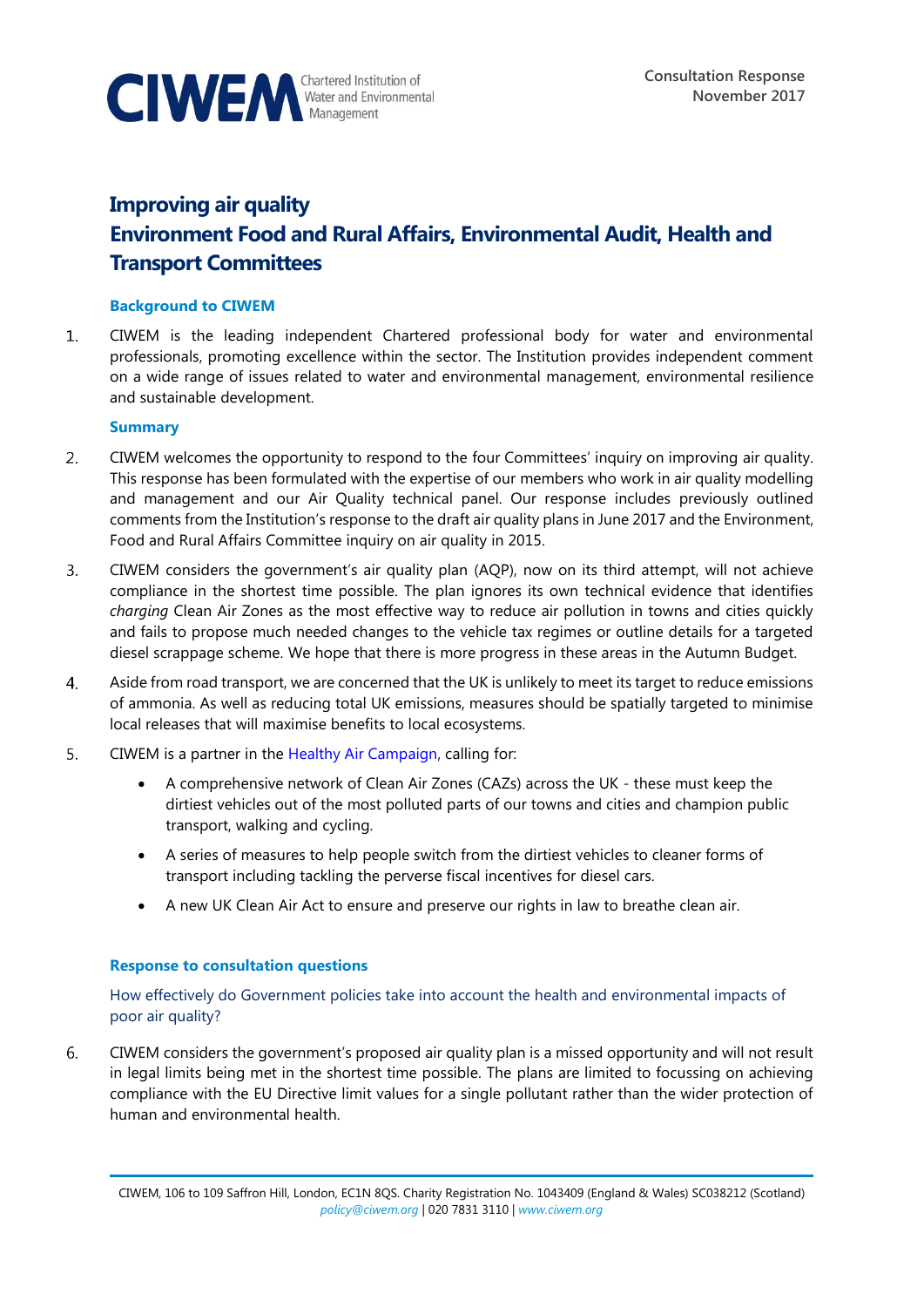- $7.$ Air pollution should be controlled not only to achieve compliance with the Directive, but to aim to protect human health, by being considerably below them. This is particularly important for pollutants such as  $NO<sub>2</sub>$  and PM<sub>2.5</sub> for which there are no thresholds. PM<sub>2.5</sub> is the best studied form of air pollution and is linked to a wide range of diseases in several organ systems. The strongest causal associations are seen between PM<sub>2.5</sub> pollution and cardiovascular and pulmonary disease.<sup>i</sup>
- 8. Defra must recognise that the EU limit values for all pollutants are limits and not 'targets'. There is no minimum concentration below which exposure is considered safe, and every reduction in exposure will be beneficial in terms of health benefits.
- 9. The 2016 EFRA Committee report<sup>ii</sup> identified that emissions from agriculture have profound impacts on national and local air quality and that agriculture is the major sector in the UK producing ammonia emissions which have impacts upon biodiversity. Air pollution has impacts on the natural environment, however, it is vital to also recognise the role that the natural environment (natural capital) plays in ameliorating air quality impacts on human health.
- 10. A recent reportiii, published after the EFRA Committee report, demonstrates the fundamental financial contribution that ecosystems play in removing air pollutants from the atmosphere. This lowers toxic exposure to the human population. This service is currently valued at £1 billion per year.
- 11. Sections 68, 69 and 70 of the EFRA Committee report, which note that "emissions from agriculture have decreased in recent years" require closer scrutiny. We believe that these statements are not supported or substantiated by official Government statistics published recently in the latest UK National Atmospheric Emissions Inventory (1990-2015)<sup>iv</sup>. It is true that total UK ammonia emissions have declined over the period 1990-2015 by about 10% (326 Kt-294 Kt). It is also true that agricultural ammonia emissions have also reduced over the same period; by c. 20% (294 Kt-237 Kt)). However, looking at a trend over this 15-year period is misleading and does not reflect current trends over the last 5 years.
- Data from the inventories shows that between 2010 and 2015 total UK ammonia emissions have 12. increased by around 4%. The same increase is reported for agricultural ammonia emissions over the same period. This increase in agricultural ammonia emissions has been most pronounced in Wales (around 6% increase) and Northern Ireland (around 10% increase).
- $13.$ At a UK level the latest revision of the National Emissions Ceilings Directive (NECD)<sup>v</sup> sets out new emissions ceilings for ammonia that require a reduction of 8% and 16% by 2020 and 2030 respectively, from a 2005 baseline. Unless new measures are put in place quickly, to reduce emissions of agricultural ammonia the UK will fail to meet its 2020 NECD target. Indeed, with increases in total UK ammonia emissions since 2010 the 2015 release (294 Kt) is closer to the 2010 target. If recent increases continue it is likely that even the 2010 target (297 Kt) will be exceeded in 2020.

# Do these plans set out effective and proportionate measures to achieve necessary emissions reductions as quickly as possible?

- $14$ As the main cause of poor air quality in the UK is road transport, there needs to be far greater ambition to get people out of their cars. The move to encourage low emission vehicles, whilst welcome, does not tackle the issue of a growing population and the number of cars on our roads. Low emission vehicles still produce particulate pollution from tyre and road wear which is harmful to health. Increased levels of walking, cycling and public transport are widely accepted as a cost efficient way to achieve extensive multiple benefits to society, and yet the government has not meaningfully taken this on board in its policy decisions with investment being far less than in other leading countries.
- 15. In its latest AQP the government decided against mandating charging clean air zones (CAZs). These will only be used where local authorities have exhausted all other options. The accompanying technical report published alongside the AQP identifies charging CAZs as by far the most effective measure to reduce emissions. However it says they are effectively only to be considered as a last resort. Local authorities will have to instead prove that there are no other actions it can take that will be "at least as effective at reducing NO<sub>2</sub>" as a charging CAZ. It will also have to demonstrate that charging CAZs will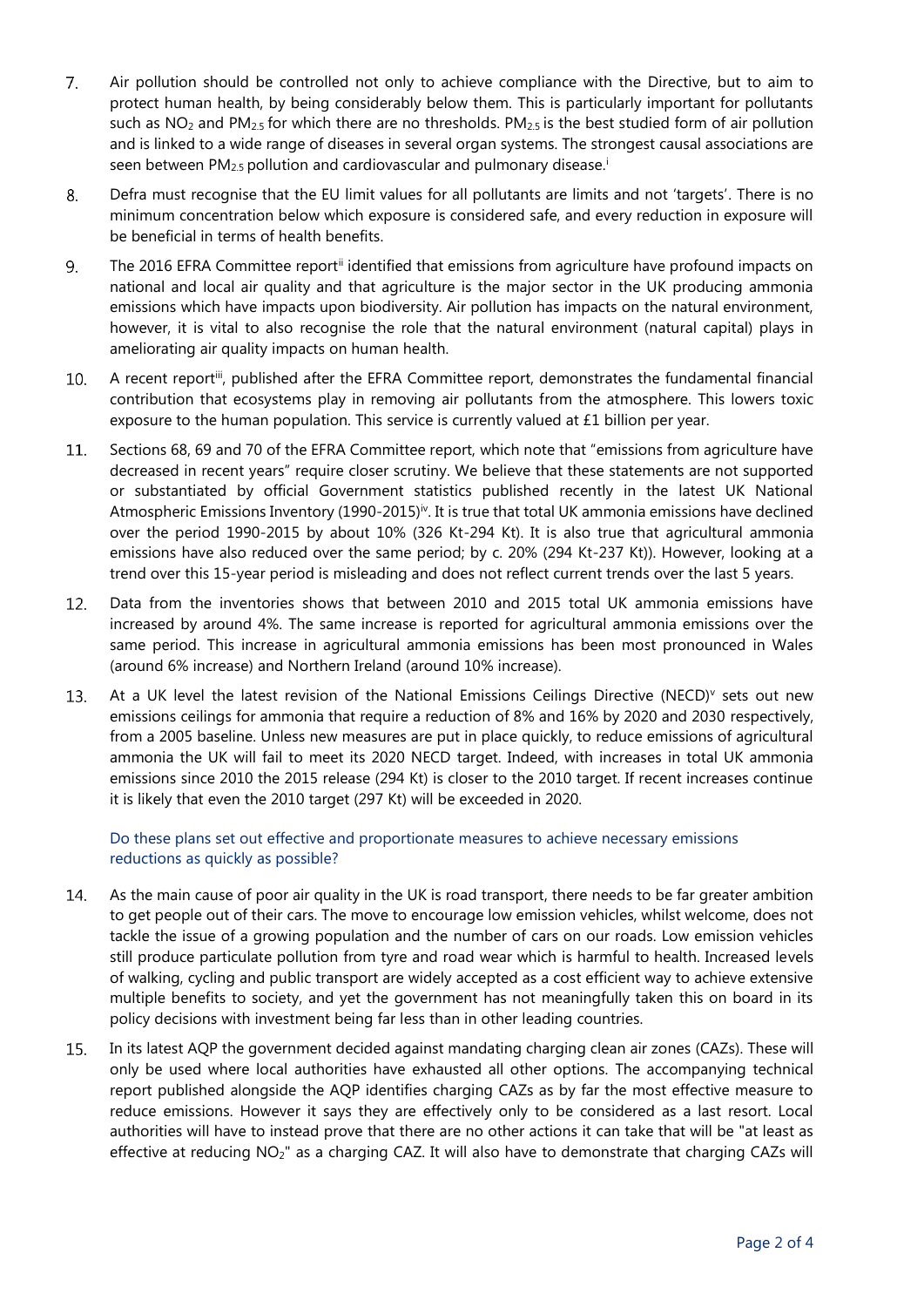not have unintended consequences for local residents and businesses and demonstrate value for money in order to be "approved by Government, and thus be considered for appropriate funding support."

- 16. As neither the draft AQP, the technical report or the CAZ framework, identify any measures which will meet legal limits as quickly or quicker than a charging CAZ, or provide any evidence of the impacts of non-charging CAZs, it seems likely that seeking to identify equally effective alternative measures will be a waste of valuable local authority resources. Charging CAZs should be mandated in all towns and cities identified as requiring this measure by a robust analysis of air quality data. This should be based on a national framework and these local authorities should be given sufficient resources and support from central government to implement and operate them.
- 17. These targeted measures need to be supported by national policies, which would include the replacement of diesel fiscal incentives with incentives to encourage the take up of cleaner forms of transport, e.g. investment in public transport, rail freight and infrastructure for walking and cycling, as well as fiscal support for cleaner vehicles. Yet much needed changes to the vehicle tax regime and details for a targeted diesel scrappage scheme have been left to later consultation.
- 18. The 2016 EFRA Committee report highlighted the importance of reducing agricultural emissions. In the UK this sector emitted 81% of total UK ammonia emissions (2015) dominated by livestock<sup>vi</sup>. In a report to Defravii a number of cost beneficial measures ('remedies') to reduce agricultural emissions were outlined in the RAPIDS project. The implementation of emission reductions also provides cost benefits to the sector by retaining and better utilising nitrogen as an essential nutrient.
- 19. The Committee stated that "the agricultural sector must step up its actions to reduce its contribution to national air pollution" (section 77). The report also asked for the publication of the details of the effectiveness of air pollution measures and to publish supporting data (section 78). We are not aware of the publication of this information. This information is vital to underpin the quantitative implementation programme required to reduce UK ammonia emissions to meet the 2020 NECD ammonia ceiling. As well as reducing total UK emissions, measures should be spatially targeted to minimise local releases that will maximise benefits to local ecosystems.

Are other nations or cities taking more effective action that the UK can learn from?

- 20. Many cities around the world have taken steps to ban vehicles from cities, for example Paris, Oslo, Mexico City and Copenhagen. Helsinki has [plans to drastically reduce the number of cars on its streets](https://www.theguardian.com/cities/2014/jul/10/helsinki-shared-public-transport-plan-car-ownership-pointless) by investing heavily in better public transport, imposing higher parking fees, encouraging bikes and walking and converting inner city ring roads into residential and walking areas. Cycling makes up 19% of trips in Denmark and 27% in the Netherlands where spending on cycling is around £24 per person annually. Outside of London in England just £1.38 per person is spent on both walking and cycling.
- 21. A number of countries have recognised the impacts of nitrogen/ ammonia impacts on the natural environment, air quality, human health and water quality. For example, in the Netherlands ammonia emissions have been reduced by 65% since 1990viii. This has been achieved by modifications and enhancement of agricultural technology<sup>ix</sup>. These major emission reductions have been achieved against a background of sustainable agricultural growth over the same period.

Is there enough cross-government collaboration to set in place the right fiscal and policy incentives?

 $22.$ No. Air quality has been largely left to Defra to tackle but it needs to work more effectively alongside other departments as there is a limit to what it can achieved on its own. Defra should work with the Treasury to consider fiscal drivers on diesel fuels, the Department for Transport's low emission vehicle programmes and BEIS's energy and heat efficiency initiatives. DCLG should also be involved to reduce emissions through the planning system and Building Regulations.